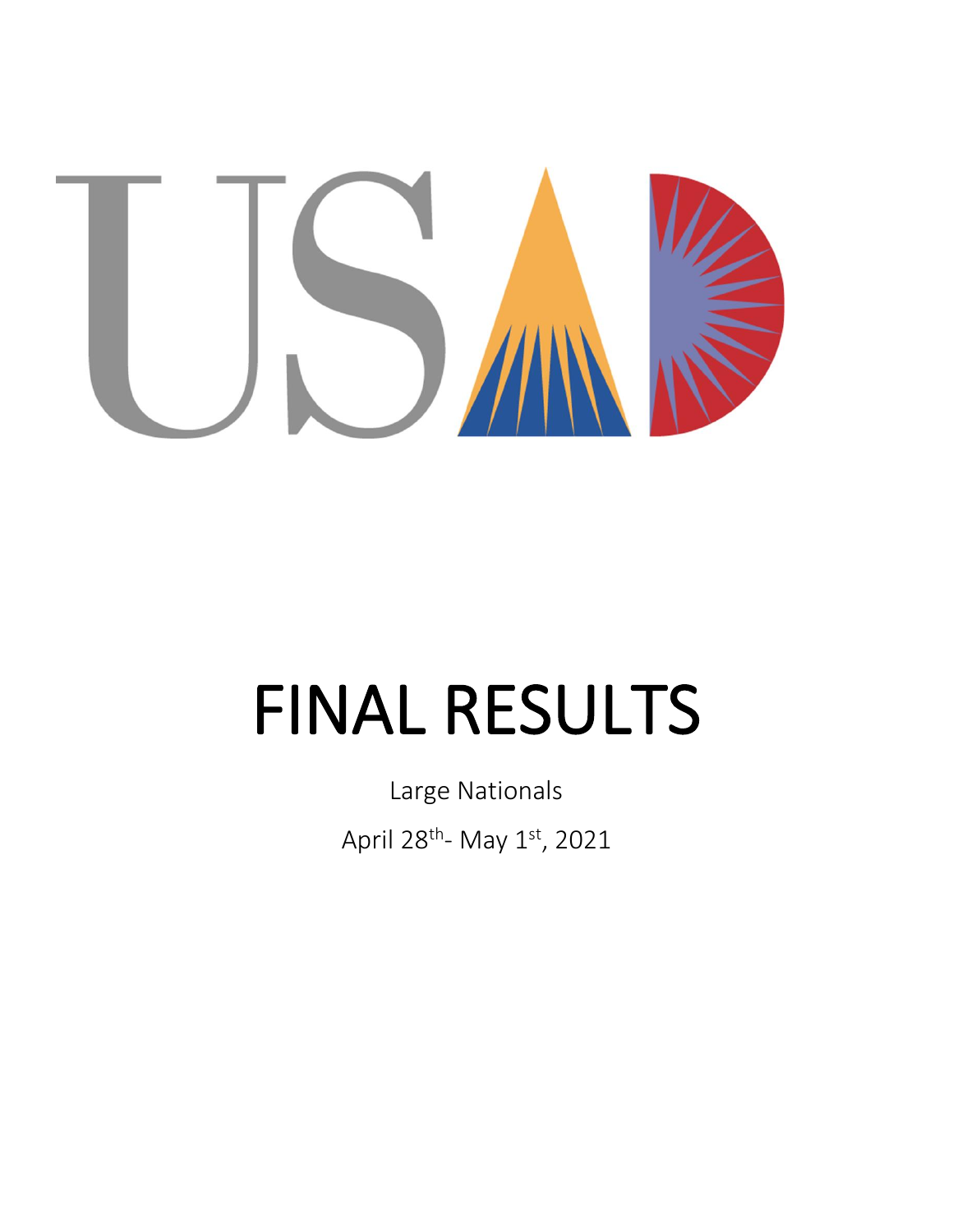# Contents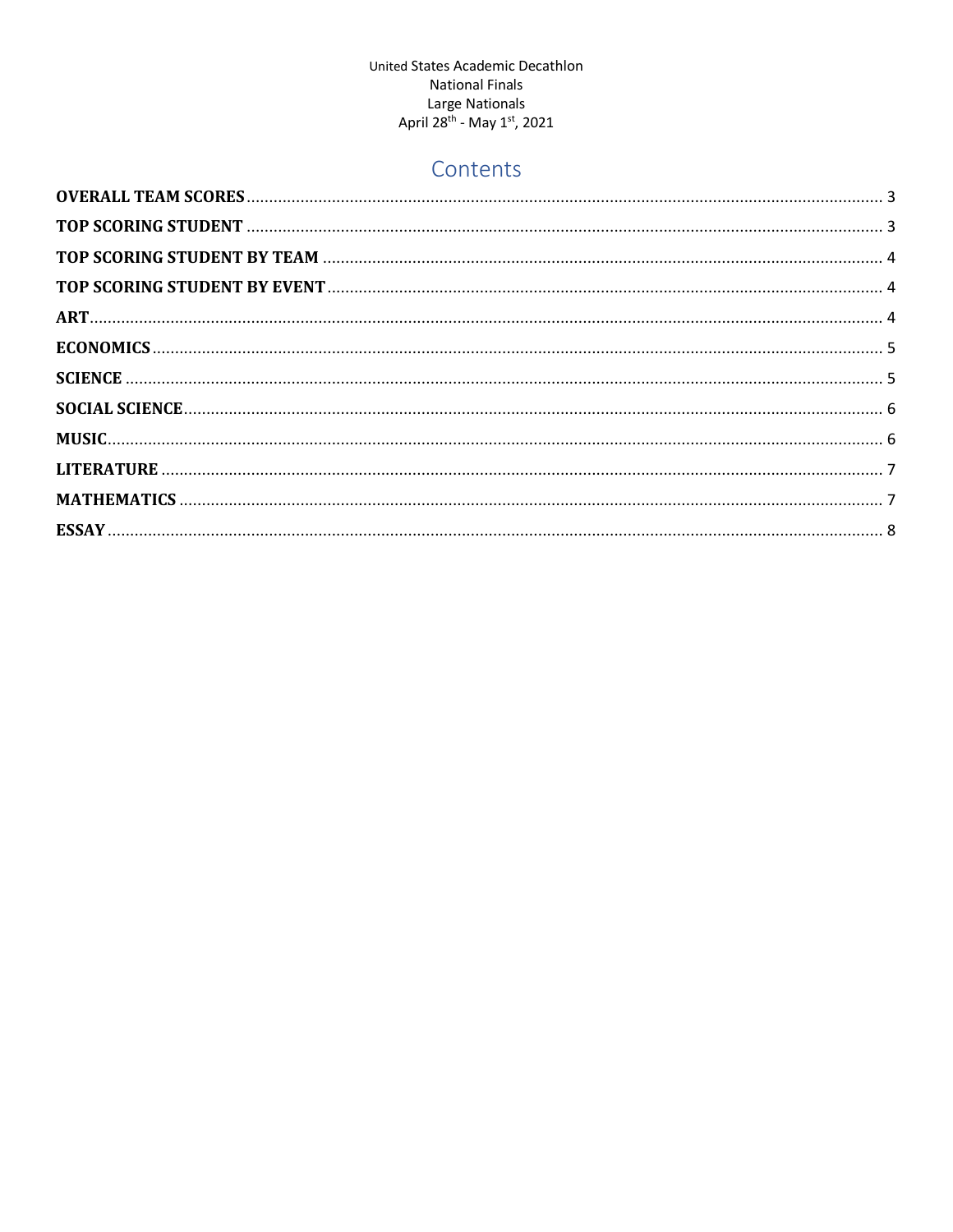# **OVERALL TEAM SCORES**

<span id="page-2-0"></span>

| Team# | <b>Team Score</b> | <b>Team Name</b>                   | <b>State</b> |
|-------|-------------------|------------------------------------|--------------|
| 18    | 41,845.7          | El Camino Real Charter High School | California   |
| 15    | 36,276.6          | Friendswood High School            | Texas        |
| 10    | 32,633.4          | Canyon del Oro High School         | Arizona      |
| 14    | 30,639.4          | Seneca Valley High School          | Pennsylvania |
| 11    | 20,230.1          | Villa Rica High School             | Georgia      |
| 12    | 19,691.0          | Johnston High School               | Iowa         |
| 13    | 19,357.2          | <b>Clifton High School</b>         | New Jersey   |
| 16    | 13,409.1          | Bay Port High School               | Wisconsin    |
| 19    | 12,556.4          | Yorktown High School               | Virginia     |

# **TOP SCORING STUDENT**

#### <span id="page-2-1"></span>Honor Division

| 7,075.3 | Avan Ahmed            | El Camino Real Charter High School | California |
|---------|-----------------------|------------------------------------|------------|
|         | 7,070.5 Collin Origer | El Camino Real Charter High School | California |
| 6.913.3 | Megna Panchbavi       | Friendswood High School            | Texas      |

#### Scholastic Division

| 7.055.9 | Bryan Vadhin   | El Camino Real Charter High School | California |
|---------|----------------|------------------------------------|------------|
| 6.939.7 | Brian Friedman | El Camino Real Charter High School | California |
| 6.806.3 | Emily Chapman  | Friendswood High School            | Texas      |

## Varsity Division

| 7.045.2 | William Fitzmorris       | El Camino Real Charter High School | California |
|---------|--------------------------|------------------------------------|------------|
|         | 6.659.1 Chantelle Miller | El Camino Real Charter High School | California |
| 6.040.2 | Eden Ozeri               | El Camino Real Charter High School | California |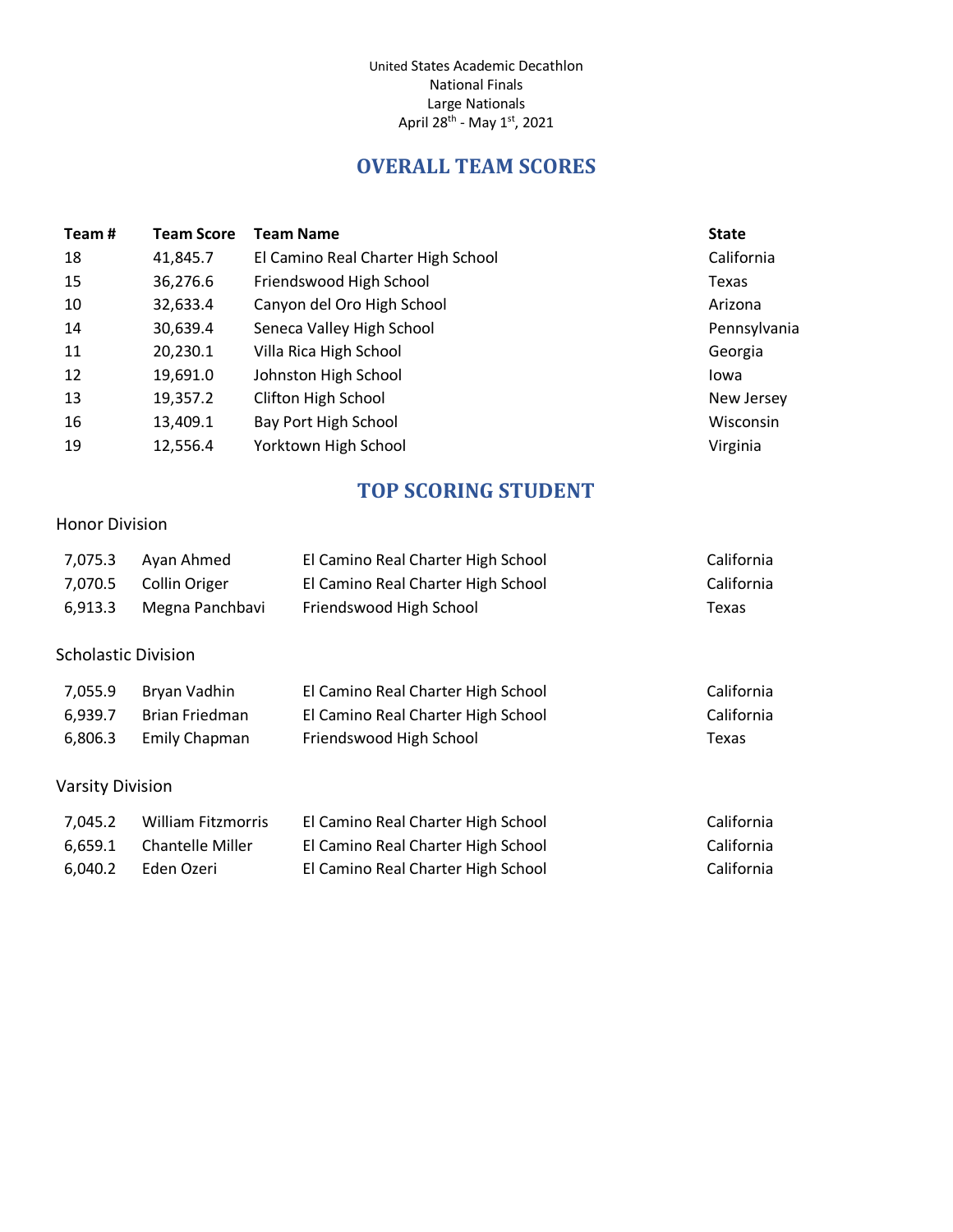# **TOP SCORING STUDENT BY TEAM**

<span id="page-3-0"></span>

| <b>Score</b> | Stude | <b>Name</b>          | <b>School</b>                      | <b>State</b> |
|--------------|-------|----------------------|------------------------------------|--------------|
| 6,553        | 1001  | Matthew Ceja         | Canyon del Oro High School         | Arizona      |
| 4,758        | 1101  | <b>Ruth Miles</b>    | Villa Rica High School             | Georgia      |
| 4,473        | 1201  | Adam Ehler           | Johnston High School               | Iowa         |
| 5,235        | 1301  | Gabriela Wojcik      | <b>Clifton High School</b>         | New Jersey   |
| 6,361        | 1401  | <b>Allison Flatt</b> | Seneca Valley High School          | Pennsylvania |
| 6,913        | 1502  | Megna Panchbavi      | Friendswood High School            | Texas        |
| 4,844        | 1601  | Olivia D'souza       | Bay Port High School               | Wisconsin    |
| 7,075        | 1801  | Ayan Ahmed           | El Camino Real Charter High School | California   |
| 3,932        | 1901  | Elise Beasley        | Yorktown High School               | Virginia     |

# **TOP SCORING STUDENT BY EVENT**

## **ART**

#### <span id="page-3-2"></span><span id="page-3-1"></span>Honor Division

| <b>Score</b>     | <b>Student</b>             | <b>Name</b>          | <b>School</b>                      | <b>State</b> |
|------------------|----------------------------|----------------------|------------------------------------|--------------|
| 927              | 1401                       | <b>Allison Flatt</b> | Seneca Valley High School          | Pennsylvania |
| 909              | 1803                       | <b>Collin Origer</b> | El Camino Real Charter High School | California   |
| 891              | 1502                       | Megna Panchbavi      | Friendswood High School            | Texas        |
| 891              | 1503                       | Daniel Chen          | Friendswood High School            | Texas        |
| 891              | 1301                       | Gabriela Wojcik      | <b>Clifton High School</b>         | New Jersey   |
| 891              | 1001                       | Matthew Ceja         | Canyon del Oro High School         | Arizona      |
|                  | <b>Scholastic Division</b> |                      |                                    |              |
| <b>Score</b>     | <b>Student</b>             | <b>Name</b>          | <b>School</b>                      | <b>State</b> |
| 964              | 1805                       | Brian Friedman       | El Camino Real Charter High School | California   |
| 964              | 1806                       | Bryan Vadhin         | El Camino Real Charter High School | California   |
| 891              | 1004                       | Dylan Kmiec          | Canyon del Oro High School         | Arizona      |
| 836              | 1505                       | Emily Chapman        | Friendswood High School            | Texas        |
| Varsity Division |                            |                      |                                    |              |
| <b>Score</b>     | <b>Student</b>             | <b>Name</b>          | <b>School</b>                      | <b>State</b> |

| JLUI C | <b>JLUUCIIL</b> | панс                    | JUUUL                              | <b>JLALE</b> |
|--------|-----------------|-------------------------|------------------------------------|--------------|
| 909    | 1807            | William Fitzmorris      | El Camino Real Charter High School | California   |
| 909    | 1808            | <b>Chantelle Miller</b> | El Camino Real Charter High School | California   |
| 855    | 1809            | Eden Ozeri              | El Camino Real Charter High School | California   |
| 800    | 1509            | <b>Banks Brashier</b>   | Friendswood High School            | Texas        |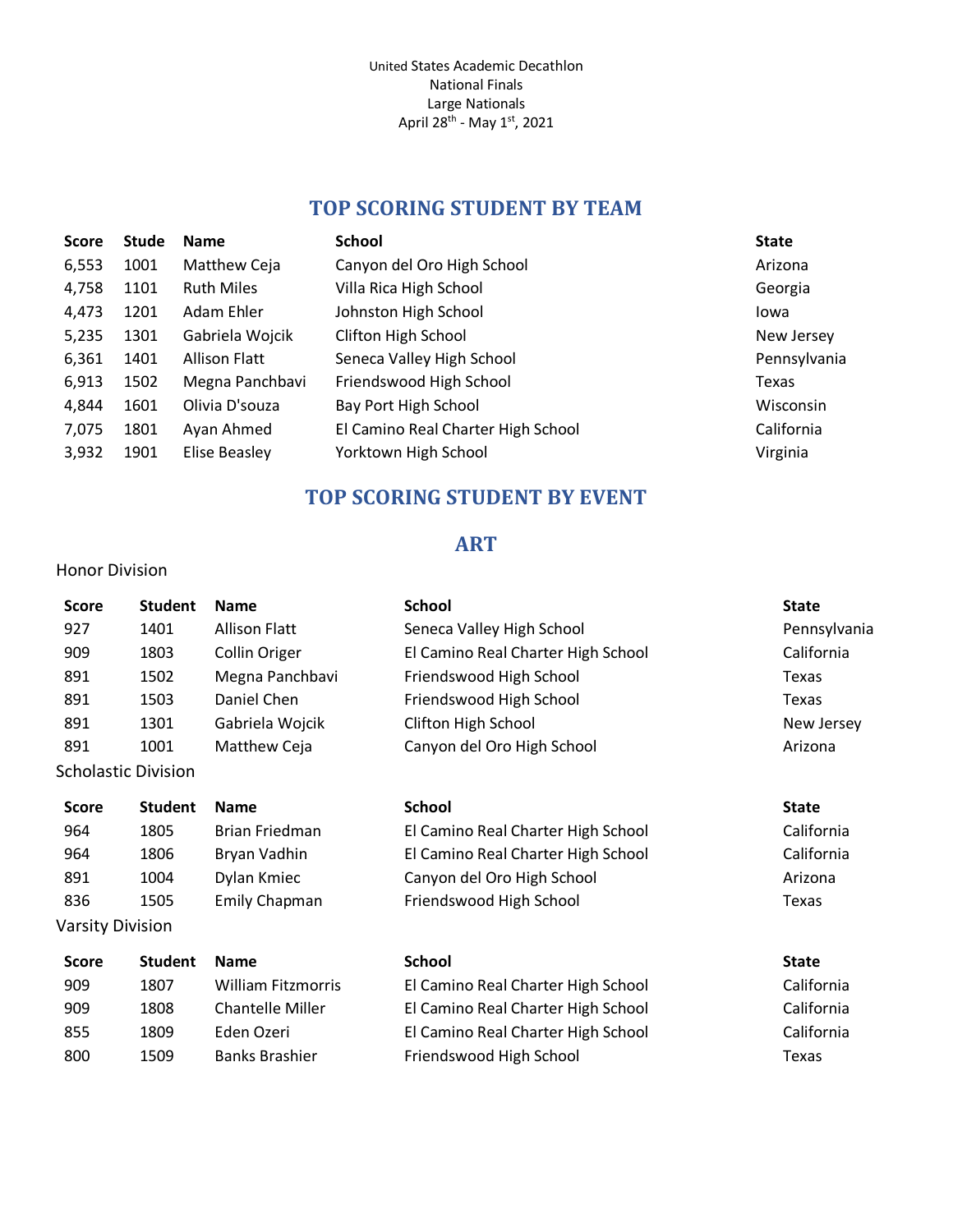# **ECONOMICS**

## <span id="page-4-0"></span>Honor Division

| <b>Score</b> | <b>Student</b>             | <b>Name</b>     | <b>School</b>                      | <b>State</b> |
|--------------|----------------------------|-----------------|------------------------------------|--------------|
| 909          | 1801                       | Ayan Ahmed      | El Camino Real Charter High School | California   |
| 873          | 1501                       | Adam Boehnke    | Friendswood High School            | Texas        |
| 836          | 1502                       | Megna Panchbavi | Friendswood High School            | Texas        |
|              | <b>Scholastic Division</b> |                 |                                    |              |

| <b>Student</b> | <b>Name</b>    | <b>School</b>                      | <b>State</b> |
|----------------|----------------|------------------------------------|--------------|
| 1805           | Brian Friedman | El Camino Real Charter High School | California   |
| 1806           | Bryan Vadhin   | El Camino Real Charter High School | California   |
| 1505           | Emily Chapman  | Friendswood High School            | Texas        |
| 1004           | Dylan Kmiec    | Canyon del Oro High School         | Arizona      |
|                |                |                                    |              |

# Varsity Division

<span id="page-4-1"></span>Honor Division

| Score | <b>Student</b> | <b>Name</b>             | <b>School</b>                      | <b>State</b> |
|-------|----------------|-------------------------|------------------------------------|--------------|
| 818   | 1807           | William Fitzmorris      | El Camino Real Charter High School | California   |
| 818   | 1808           | <b>Chantelle Miller</b> | El Camino Real Charter High School | California   |
| 727   | 1509           | <b>Banks Brashier</b>   | Friendswood High School            | Texas        |
| 709   | 1809           | Eden Ozeri              | El Camino Real Charter High School | California   |

# **SCIENCE**

| <b>Score</b>            | <b>Student</b>             | <b>Name</b>             | <b>School</b>                      | <b>State</b> |
|-------------------------|----------------------------|-------------------------|------------------------------------|--------------|
| 927                     | 1502                       | Megna Panchbavi         | Friendswood High School            | Texas        |
| 909                     | 1801                       | Ayan Ahmed              | El Camino Real Charter High School | California   |
| 818                     | 1803                       | Collin Origer           | El Camino Real Charter High School | California   |
| 818                     | 1501                       | Adam Boehnke            | Friendswood High School            | Texas        |
|                         | <b>Scholastic Division</b> |                         |                                    |              |
| <b>Score</b>            | <b>Student</b>             | <b>Name</b>             | <b>School</b>                      | <b>State</b> |
| 873                     | 1505                       | <b>Emily Chapman</b>    | Friendswood High School            | Texas        |
| 818                     | 1806                       | Bryan Vadhin            | El Camino Real Charter High School | California   |
| 727                     | 1805                       | Brian Friedman          | El Camino Real Charter High School | California   |
| 727                     | 1004                       | Dylan Kmiec             | Canyon del Oro High School         | Arizona      |
| <b>Varsity Division</b> |                            |                         |                                    |              |
| <b>Score</b>            | <b>Student</b>             | <b>Name</b>             | <b>School</b>                      | <b>State</b> |
| 818                     | 1807                       | William Fitzmorris      | El Camino Real Charter High School | California   |
| 709                     | 1808                       | <b>Chantelle Miller</b> | El Camino Real Charter High School | California   |
| 691                     | 1508                       | Brodie Lynch            | Friendswood High School            | Texas        |
|                         |                            |                         |                                    |              |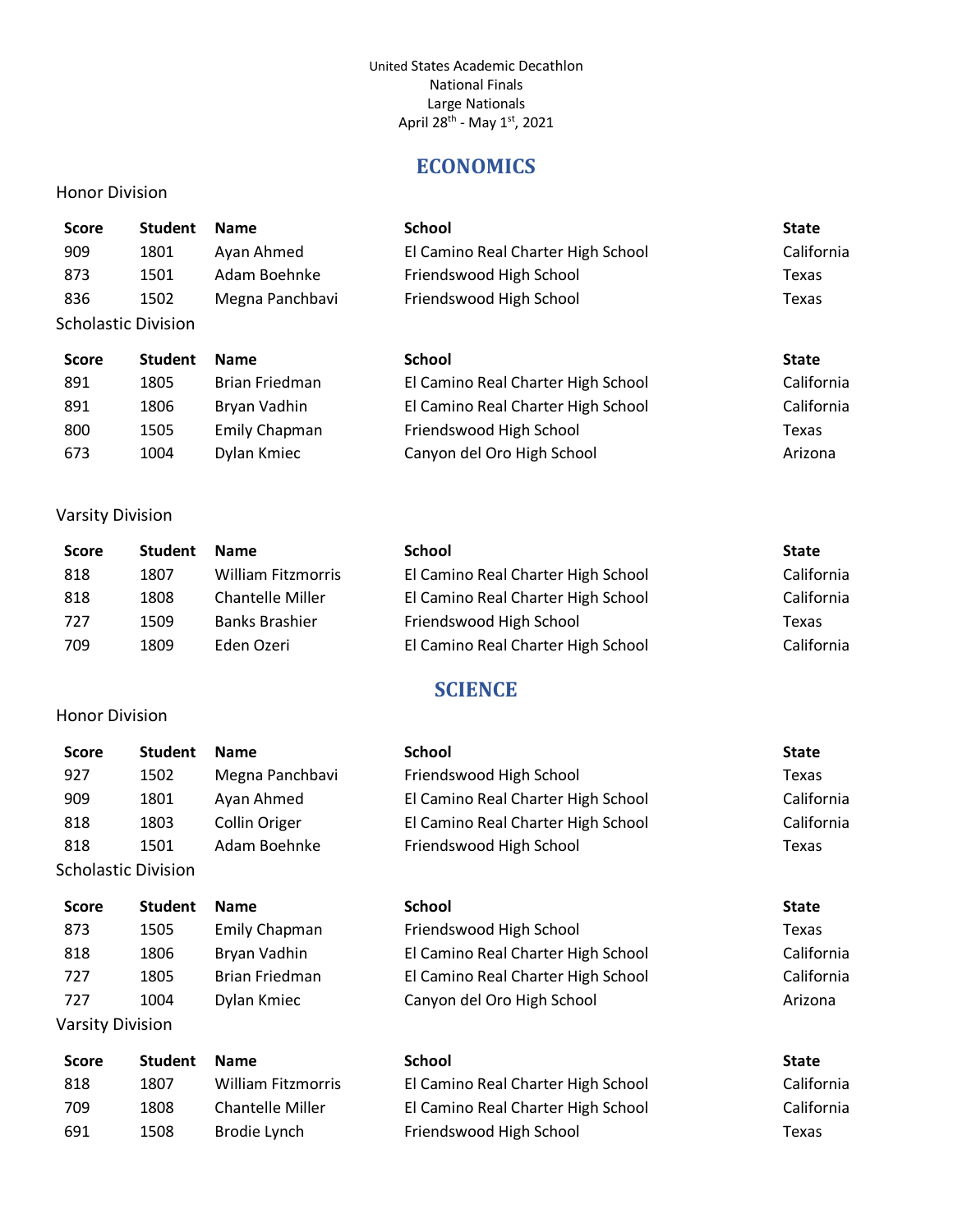# **SOCIAL SCIENCE**

<span id="page-5-0"></span>

<span id="page-5-1"></span>Honor Division

| <b>Score</b>        | <b>Student</b> | <b>Name</b>          | <b>School</b>                      | <b>State</b> |
|---------------------|----------------|----------------------|------------------------------------|--------------|
| 980                 | 1802           | Mackenna Daum        | El Camino Real Charter High School | California   |
| 980                 | 1803           | Collin Origer        | El Camino Real Charter High School | California   |
| 960                 | 1401           | <b>Allison Flatt</b> | Seneca Valley High School          | Pennsylvania |
| 960                 | 1102           | Reagan Clay          | Villa Rica High School             | Georgia      |
| 940                 | 1801           | Ayan Ahmed           | El Camino Real Charter High School | California   |
| Scholastic Division |                |                      |                                    |              |
|                     |                |                      |                                    |              |
| <b>Score</b>        | <b>Student</b> | <b>Name</b>          | <b>School</b>                      | <b>State</b> |
| 980                 | 1505           | Emily Chapman        | Friendswood High School            | Texas        |
| 960                 | 1004           | Dylan Kmiec          | Canyon del Oro High School         | Arizona      |
| 920                 | 1805           | Brian Friedman       | El Camino Real Charter High School | California   |
| 920                 | 1806           | Bryan Vadhin         | El Camino Real Charter High School | California   |

| Score | <b>Student</b> | <b>Name</b>               | School                             | <b>State</b> |
|-------|----------------|---------------------------|------------------------------------|--------------|
| 940   | 1807           | <b>William Fitzmorris</b> | El Camino Real Charter High School | California   |
| 900   | 1808           | <b>Chantelle Miller</b>   | El Camino Real Charter High School | California   |
| 900   | 1809           | Eden Ozeri                | El Camino Real Charter High School | California   |
| 860   | 1509           | <b>Banks Brashier</b>     | Friendswood High School            | Texas        |

# **MUSIC**

| <b>Score</b> | <b>Student</b>             | <b>Name</b>          | <b>School</b>                      | <b>State</b> |
|--------------|----------------------------|----------------------|------------------------------------|--------------|
| 1,000        | 1502                       | Megna Panchbavi      | Friendswood High School            | Texas        |
| 1,000        | 1801                       | Ayan Ahmed           | El Camino Real Charter High School | California   |
| 980          | 1802                       | Mackenna Daum        | El Camino Real Charter High School | California   |
| 980          | 1503                       | Daniel Chen          | Friendswood High School            | Texas        |
| 980          | 1501                       | Adam Boehnke         | Friendswood High School            | Texas        |
| 960          | 1803                       | Collin Origer        | El Camino Real Charter High School | California   |
| 960          | 1001                       | Matthew Ceja         | Canyon del Oro High School         | Arizona      |
| 960          | 1401                       | <b>Allison Flatt</b> | Seneca Valley High School          | Pennsylvania |
|              | <b>Scholastic Division</b> |                      |                                    |              |
| <b>Conta</b> | <b>Cturdont</b>            | <b>Namo</b>          | <b>School</b>                      | $C+0+0$      |

| score | student | <b>Name</b>         | <b>SCNOOL</b>                      | ыате       |
|-------|---------|---------------------|------------------------------------|------------|
| 1,000 | 1505    | Emily Chapman       | Friendswood High School            | Texas      |
| 940   | 1805    | Brian Friedman      | El Camino Real Charter High School | California |
| 940   | 1806    | Bryan Vadhin        | El Camino Real Charter High School | California |
| 940   | 1004    | Dylan Kmiec         | Canyon del Oro High School         | Arizona    |
| 800   | 1006    | <b>Frank Hughes</b> | Canyon del Oro High School         | Arizona    |
|       |         |                     |                                    |            |

| Name                 | <b>School</b>                      | <b>State</b> |
|----------------------|------------------------------------|--------------|
| <b>Emily Chapman</b> | Friendswood High School            | Texas        |
| Brian Friedman       | El Camino Real Charter High School | Califc       |
| Bryan Vadhin         | El Camino Real Charter High School | Califc       |
| Dylan Kmiec          | Canyon del Oro High School         | Arizo        |
| Frank Hughes         | Canyon del Oro High School         | Arizo        |

- 
-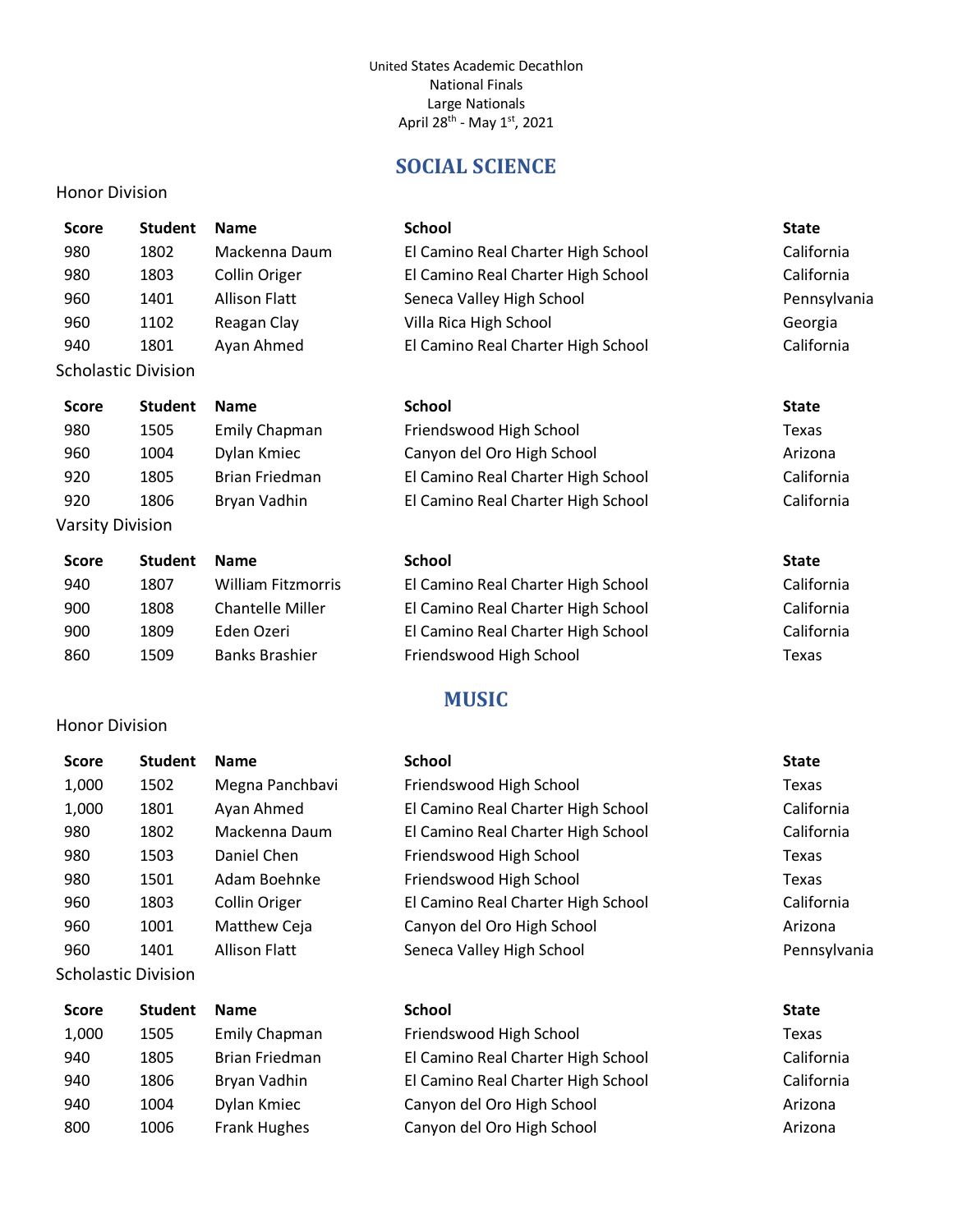#### Varsity Division

| <b>Score</b> | <b>Student</b> | <b>Name</b>             | School                             | <b>State</b> |
|--------------|----------------|-------------------------|------------------------------------|--------------|
| 960          | 1807           | William Fitzmorris      | El Camino Real Charter High School | California   |
| 940          | 1509           | <b>Banks Brashier</b>   | Friendswood High School            | Texas        |
| 920          | 1808           | <b>Chantelle Miller</b> | El Camino Real Charter High School | California   |

# **LITERATURE**

#### <span id="page-6-0"></span>Honor Division

| <b>Score</b> | <b>Student</b> | <b>Name</b>     | <b>School</b>             | <b>State</b> |
|--------------|----------------|-----------------|---------------------------|--------------|
| 980          | 1401           | Allison Flatt   | Seneca Valley High School | Pennsylvania |
| 920          | 1503           | Daniel Chen     | Friendswood High School   | Texas        |
| 900          | 1502           | Megna Panchbavi | Friendswood High School   | Texas        |

## Scholastic Division

| <b>Score</b> | <b>Student</b> | <b>Name</b>   | School                             | <b>State</b> |
|--------------|----------------|---------------|------------------------------------|--------------|
| 900          | 1505           | Emily Chapman | Friendswood High School            | Texas        |
| 880          | 1004           | Dylan Kmiec   | Canyon del Oro High School         | Arizona      |
| 860          | 1806           | Bryan Vadhin  | El Camino Real Charter High School | California   |

#### Varsity Division

<span id="page-6-1"></span>Honor Division

| Score | <b>Student</b> | <b>Name</b>               | School                             | <b>State</b> |
|-------|----------------|---------------------------|------------------------------------|--------------|
| 900   | 1807           | <b>William Fitzmorris</b> | El Camino Real Charter High School | California   |
| 840   | 1808           | <b>Chantelle Miller</b>   | El Camino Real Charter High School | California   |
| 760   | 1809           | Eden Ozeri                | El Camino Real Charter High School | California   |
| 760   | 1508           | Brodie Lynch              | Friendswood High School            | Texas        |

# **MATHEMATICS**

| <b>Score</b> | <b>Student</b> | <b>Name</b>   | <b>School</b>                      | <b>State</b> |
|--------------|----------------|---------------|------------------------------------|--------------|
| 955.6        | 1801           | Ayan Ahmed    | El Camino Real Charter High School | California   |
| 844.4        | 1803           | Collin Origer | El Camino Real Charter High School | California   |
| 733.3        | 1503           | Daniel Chen   | Friendswood High School            | Texas        |

## Scholastic Division

| <b>Score</b> | <b>Student</b> | <b>Name</b>           | <b>School</b>                      | <b>State</b> |
|--------------|----------------|-----------------------|------------------------------------|--------------|
| 888.9        | 1805           | <b>Brian Friedman</b> | El Camino Real Charter High School | California   |
| 822.2        | 1806           | Bryan Vadhin          | El Camino Real Charter High School | California   |
| 755.6        | 1004           | Dylan Kmiec           | Canyon del Oro High School         | Arizona      |